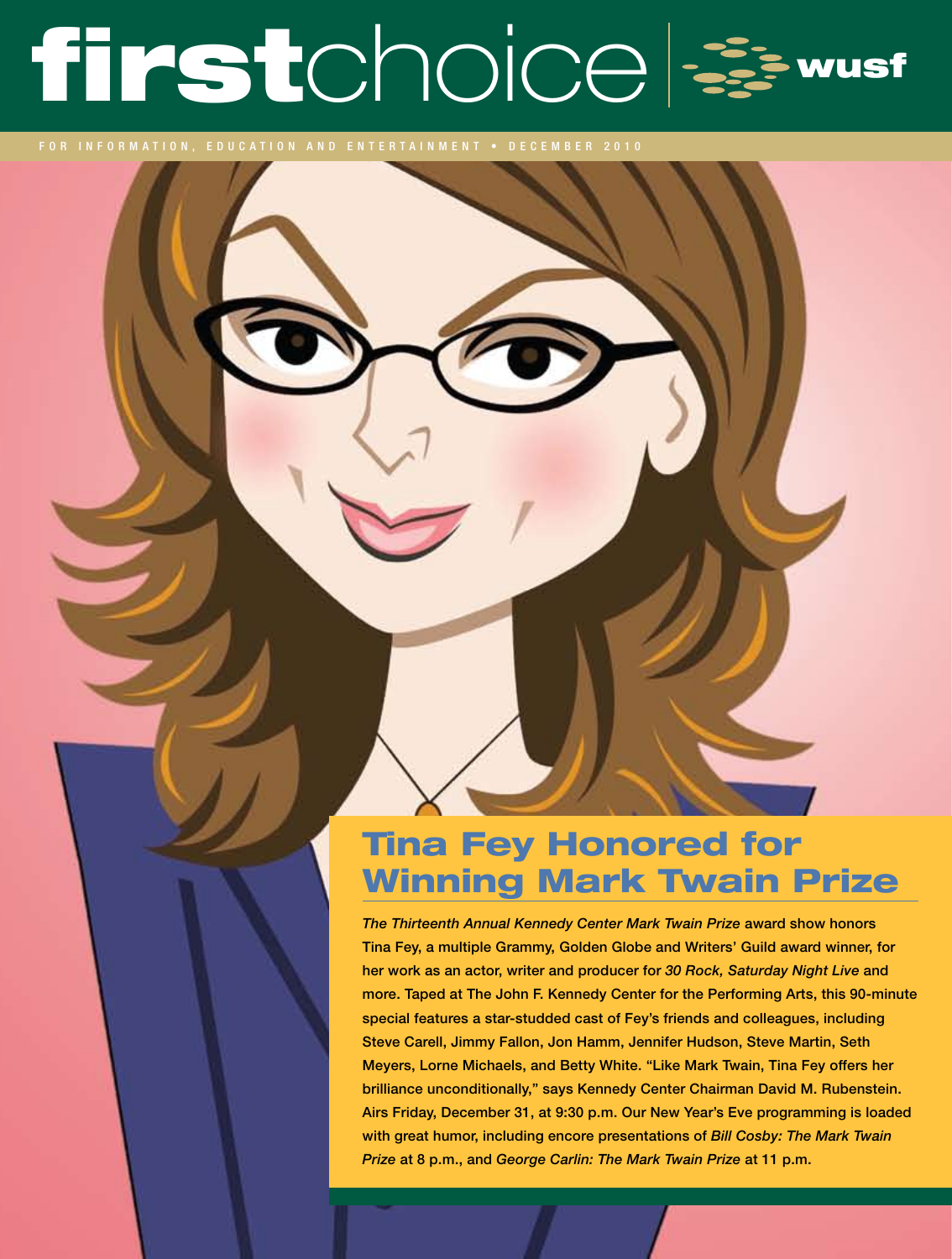# from the wusfgm



# 'Tis the Season

II is the season of holidays. Around the global method is a month of celebration. Holid programming from WUSF Public Media invites t's the holiday season; more accurately, it's the season of holidays. Around the globe, December is a month of celebration. Holiday you to join the celebration.

This month, WUSF TV viewers can enjoy the splendid tradition of the National Christmas Tree Lighting Ceremony; retrace Jesus' steps in the Holy Land; and experience holiday music by Faith Hill, Andrea Bocelli, the Annie Moses Band and a host of other great performers. On top of that? A multicultural mosaic of musicians will sing the anthems of many faiths at the Music Center of Los Angeles. The Sesame Street gang will search for a missing menorah. The Nutcracker will kick up his heels in classic and re-imagined ballet

performances. On Classical WSMR 89.1 the Choir of King's College, Cambridge will sing *A Festival of Nine Lessons and Carols*. Travel across the United States with jazz on New Year's Eve with *Toast of the Nation* from the Kennedy Center to Lincoln Center, and night spots in Chicago, Denver and San Francisco on WUSF 89.7. Enjoy!

Our new antenna is in place and Classical WSMR 89.1 will be a full-power radio station offering the best in classical music around the clock. Classic music lovers—from Sarasota, Tampa, St. Petersburg and from around the world —can listen to the station online at any time. We invite you to do so!

This season of holidays comes only once a year. Our loyal supporters give to us all year long. Our recent Fall Membership Campaign was our most successful ever. We welcomed more than 1,500 new members and raised a little over \$430,000 for WUSF 89.7's new format of news and information and all night jazz. The generosity of our listeners never ceases to amaze us. Thanks to you, we can continue to provide the valuable programming you've come to depend on. That gives all of us at WUSF Public Media a reason to celebrate!

You've given so much to us. Our holiday programming is one way we give back. As you gather with your friends and family to share the pleasures and joy of the season, we hope our inspired programming will add to your joy. Happy holidays from all of us! *JoAnn Urofsky* General Manager

#### Salute to WSMR Founding Sponsors!

We are grateful to the following organizations, foundations and businesses that contributed \$1,000 or more to become founding sponsors of Classical WSMR 89.1.

# Bravo!

**AllTrust Insurance**

**The Artist Series of Sarasota**

**The Community Foundation of Sarasota County**

**The Community Foundation of Greater Sun City** 

**Gloria Musicae**

**Key Chorale**

**La Musica International Chamber Music Festival**

**PayServ Systems**

**Plymouth Harbor**

**Marie Selby Botanical Gardens**

**Sarasota Orchestra**

**Shumaker, Loop & Kendrick, PA**

**The University of South Florida, Sarasota-Manatee**

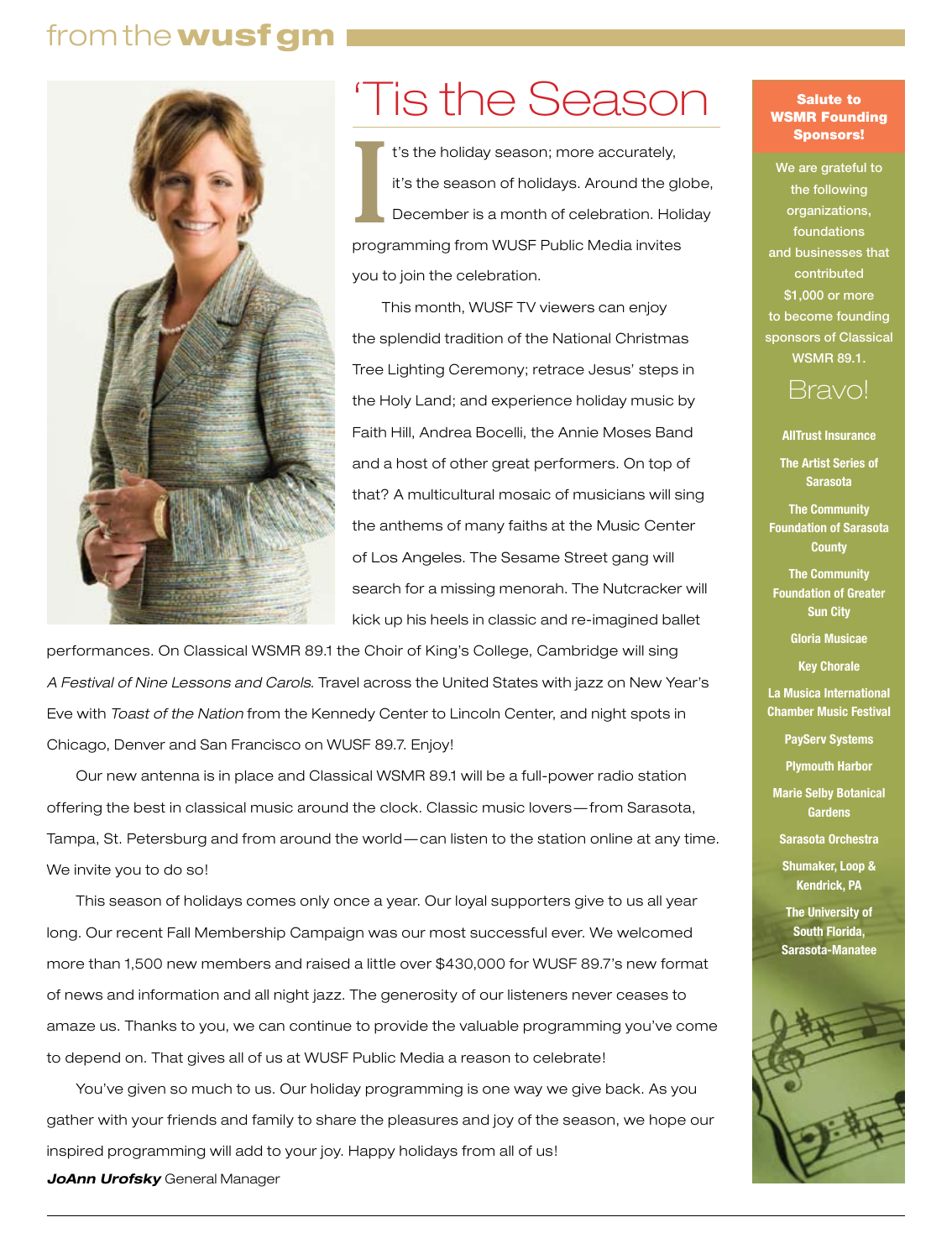# I wusfhappenings



# Perlman Music Program Returns

Experience Itzhak Perlman and an acclaimed faculty mentor young students during The Perlman Music Program/Suncoast's Sarasota Winter Residency, December 28, 2010-January 8, 2011. WUSF Public Media is proud to sponsor this exciting program founded by Toby Perlman and offering unparalleled musical training for young students from around the world. The Program offers many events including orchestra and chorus rehearsals, master classes, and works-in-progress recitals; all take place on the USF Sarasota-Manatee campus and are free to the public. The program culminates with the "Celebration Concert" at the Sarasota Opera House, January 8, 2011. Tickets for the concert are \$35, \$55 and \$75, and can be reserved at 941-366-8450, Ext 1. For more information, visit PerlmanMusicProgramSuncoast.org or call 941-955-4942.

### **From the WUSF Director of Business and Finance**

WUSF Public Media now includes 3 broadcast stations – your NPR station WUSF 89.7, Classical WSMR 89.1 and WUSF TV. I thought it seemed like a good time to explain how our fundraising and budgeting works.

All contributions to WUSF Public Media entities are processed by the USF Foundation. Each station has its own revenue and expense budget and a separate Foundation account for processing donor gifts. Donor contributions can be designated to support one or all the stations. On-air fundraising is conducted separately on each station with the funds raised during the on-air campaign supporting that station only.

There is one thing you may notice the stations sharing, and that's the on-air staff. You'll hear our hosts on TV and on the two radio stations. This is a tribute to their talent and versatility as well as the necessity to be as efficient as possible.

Allow me to thank you for your support. We appreciate it and take our stewardship responsibilities very seriously. If you have any questions, don't hesitate to contact me at 813-974-8690 or dyearwood@wusf.org.

**David Yearwood**, Director of Business and Finance, WUSF Public Media



Tom Dollenmayer, station manager with Tom Voigt

# **iPad Winner!**

Tom Voigt from New Port Richey is a proud WUSF 89.7 listener and member and the winner of the iPad we raffled during the Fall Membership Campaign in October. Tom's new iPad is pre-loaded with podcasts of his favorite shows airing on WUSF 89.7.

### **WSMR Studio Update**

We expect to have our state-of-the-art WSMR 89.1 studios, on the campus of the University of South Florida Sarasota-Manatee, open and operating by the end of the year. The performance studio will be used for live, on-air broadcasts in order to bring more beautiful classical music to the community.





We are thrilled to announce that WUSF 89.7 raised \$430,449 during our recent Fall Membership Campaign. We heard from 3,912 people, including 1,565 new members all supporting the new format of news and

information and all night jazz.

We thank everyone who helped make this campaign the most successful in the history of WUSF 89.7!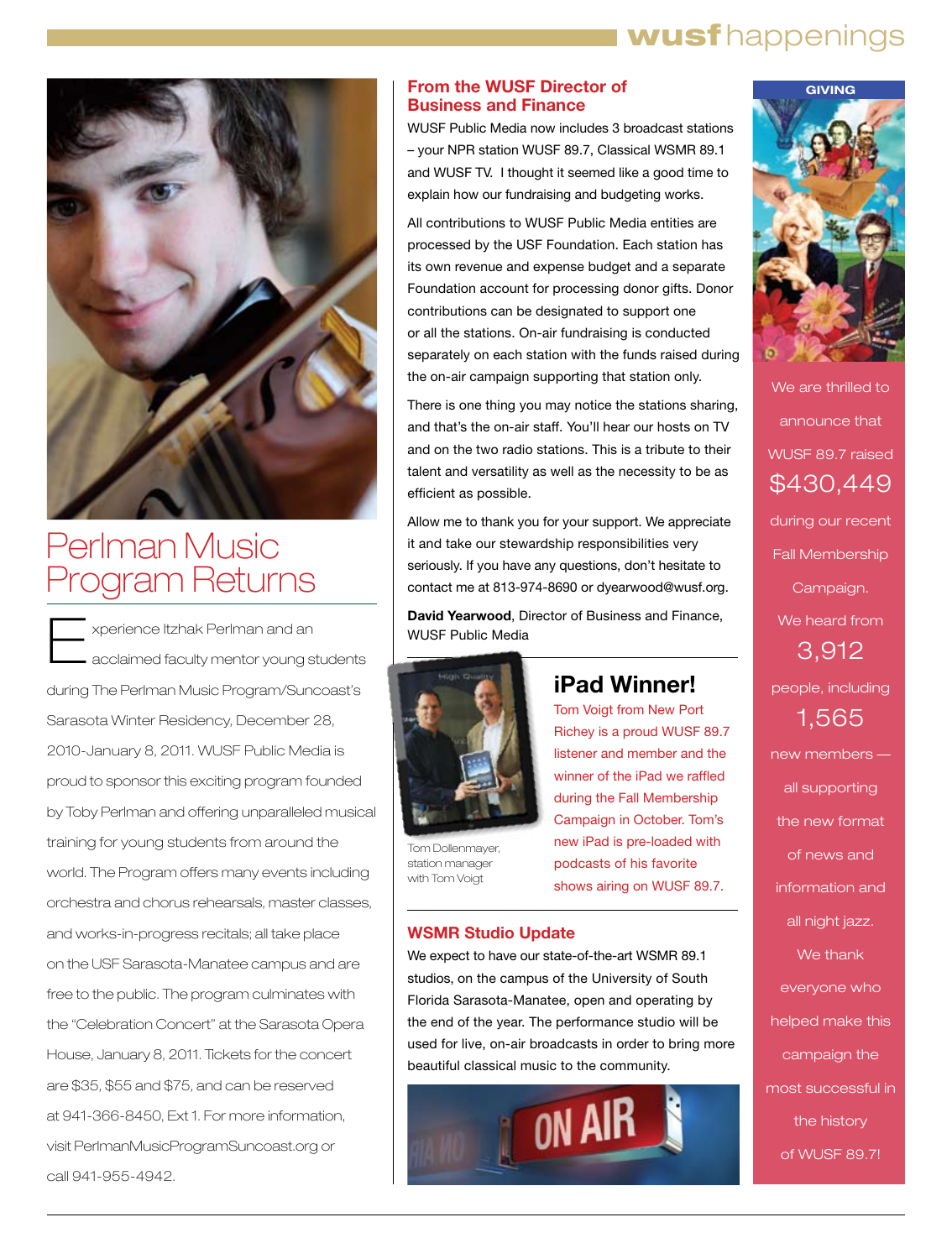# **holiday** programming



# **WUSF TV HOLIDAY PROGRAMMING HIGHLIGHTS** For all of our holiday programming, visit WUSF.org

Shalom Sesame: Chanukah: The Missing Menorah It's time to celebrate Chanukah! Grover is bringing the latkes but Anneliese loses her menorah. Can her friends find the missing menorah in time? Airs on WUSF Kids 16.2; Sunday, December 5, 10 a.m.

#### The National Christmas Tree Lighting

**2010** features performances by top entertainers and concludes with the traditional lighting of the National Christmas Tree by the president and first family. Airs Monday, December 13, 10 p.m.

#### Faith Hill, Joy to the World: A Soundstage

**Special Faith Hill, backed by David** Campbell's orchestra, sings holiday favorites, including "O Come All Ye Faithful," "Joy to the World," and "Silent Night." Airs Wednesday, December 15, 10 p.m.

# Three Faiths, One God: Judaism,

Christianity and Islam examines the shared religious beliefs and practices of Jews, Christians and Muslims, concluding with the father of Daniel Pearl, the murdered *Wall Street Journal* reporter, who opens a dialogue of reconciliation. Airs Sunday, December 19, 9 p.m.

**L.A. Holiday Celebration Featuring** performances from the 50th annual celebration at the Music Center of Los Angeles. Performers from diverse backgrounds express the joy of the season, reflecting the cultural mosaic of Los Angeles and our nation. Airs Monday, December 20, 10 p.m.

#### America's Children's Holiday Parade

is packed with PBS KIDS stars, including Miss Rosa, Mr. Steve, Sid the Science Kid, Cat in the Hat, Buddy the Dinosaur, Curious George, Maya, and more. The spectacle of colorful floats, terrific marching bands, giant helium balloons, and great performers will thrill the whole family. Airs Friday, December 24, 6 p.m.

#### Prima Princessa Presents the Nutcracker

Prima Princessa, the cartoon fairy ballerina, takes pre-school children to a live performance of *The Nutcracker* by England's celebrated Birmingham Royal Ballet. Prima Princessa narrates the story so children can understand the plot and even learn a few ballet dance moves. Airs Friday, December 24, 7 p.m.

### Great Performances: "Dance in America: The San Francisco Ballet's Nutcracker"

*The Nutcracker* continues to delight audiences with its charming story, dazzling choreography, and Tchaikovsky's unforgettable score. Helgi Tomasson's inventive interpretation transposes the settling to San Francisco in 1915, and features entrancing sets and costumes. Airs Friday, December 24, at 8 p.m.

#### Tonic Sol-Fa: Greatest Time of the Year

This concert of holiday favorites highlights the foursome's musical artistry, showmanship and trademark humor. Their stage performance is intertwined with behind-the-scenes footage showcasing group's camaraderie and chemistry. Airs Friday, December 24, at 10 p.m.

#### Christmas with the Annie Moses Band

This all-sibling group entertains with a mix of holiday classics, performed with unforgettable originality and verve. It's an eclectic blend of classical, jazz and pop music drawing from the family's four-generation musical journey. Airs Friday, December 24, at 11 p.m.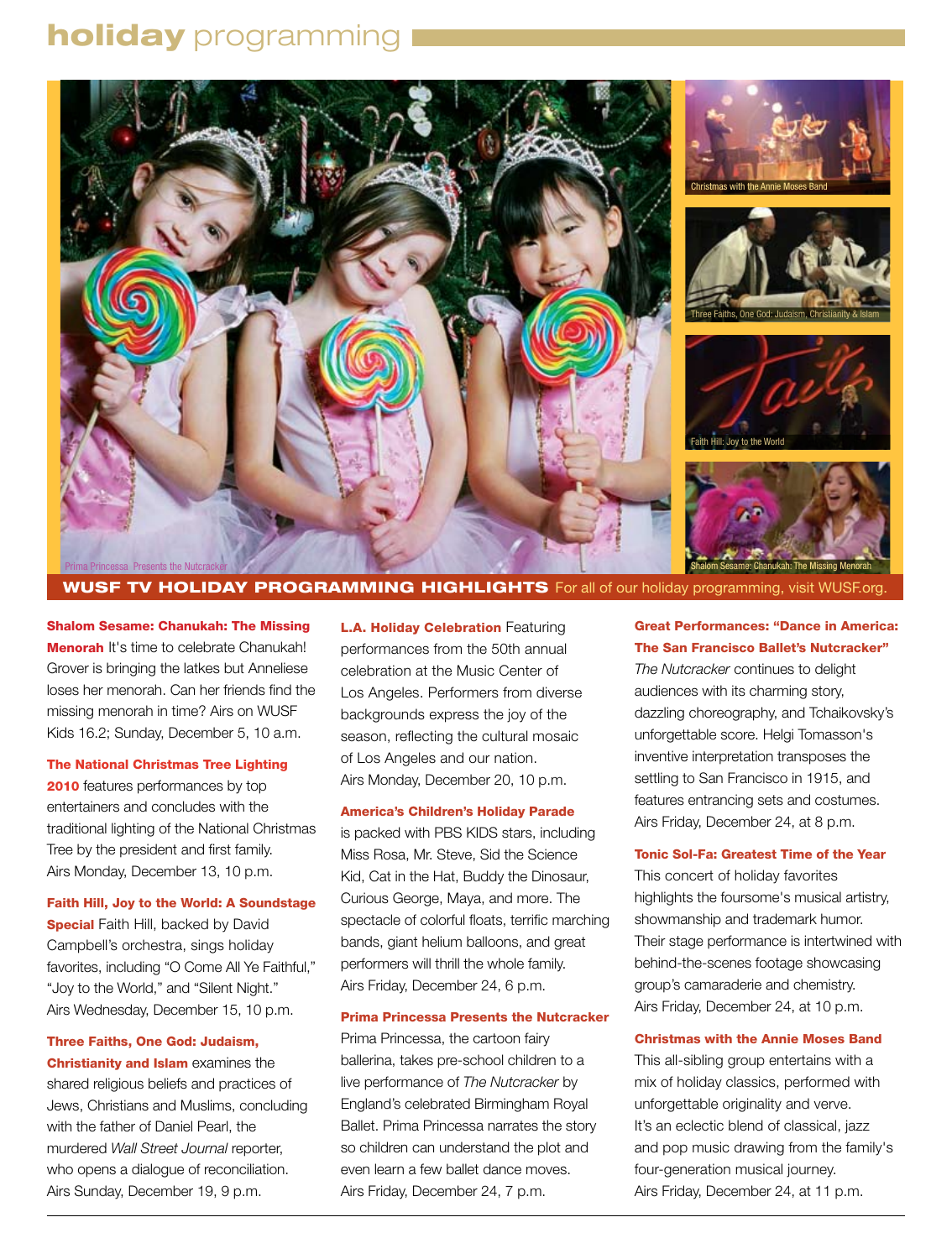# holiday programming

# Radio Holiday Programming Highlights

# WSMR 89.1

#### Judas Maccabaeus by

Handel We celebrate Hanukkah with Handel's oratorio featuring the story of the noble-minded Judas Maccabaeus – the hero of Jewish independence. Dec. 2, 4 p.m.

**Story of the Bells Step back** in time just a bit with us for an encore of Story of the Bells. Karl Haas, the Radio Hall of Fame's only 'classical music' inductee hosts this all-time holiday favorite. Dec. 24, 4 p.m.

# Festival of Nine Lessons and Carols The legendary live music and spoken-word broadcast from the chapel of

King's College in Cambridge, England performed by the 30-voice King's College Choir. Dec. 24, 10 a.m. and 5 p.m.

# Evening Masterwork with Russell Gant: Handel's **Messiah Robert Shaw with the**

Atlanta Symphony Orchestra and Chorus. Dec. 24, 7 p.m.

The Metropolitan Opera Radio Broadcast An archive broadcast featuring Smetana's delightful comedy *The Bartered Bride* which originally aired December 2, 1978. James Levine, celebrating his 40th Anniversary at the Met this season, conducts a legendary cast that included Teresa Stratas (Marenka), Nicolai Gedda (Jenik), Jon Vickers (Vasek), and Martti Talvela, (Kecal). Dec. 25, 1 p.m.

#### New Year's Day from Vienna

The Vienna Philharmonic presents its ever popular annual New Year's Day concert from the Golden Hall of the Musikverein in Vienna. You'll hear your favorite waltzes, polkas and more – a festive way to begin the new year. Jan. 1, 11 a.m.

# WUSF 89.7

Hanukkah Lights 2010 A perennial NPR favorite for nearly two decades, acclaimed authors explore Hanukkah stories. Hosted by NPR's Susan Stamberg and Murray Horwitz. Dec. 5, 11 a.m.

#### Swinging in the Holidays Saturday Night Jazz with

Bob Seymour celebrates the season with favorites and some fun, original holiday songs by a variety of great jazz performers. Dec. 18, 10 p.m.

Paul Winter Solstice Concert From the Cathedral of St. John the Divine in New York City, Paul Winter, one of the original world musicians, explores the solstice tradition in cultures near and far. Dec. 21, 9 p.m.

#### Jazz Piano Christmas XXI

Featuring 5 amazing, jazz artists Monty Alexander, Helio Alves, Freddy Cole, Renee Rosnes, and Jessica Williams. Felix Contreras hosts. Dec 23, 9 p.m.

n O

### Jonathan Winters'

A Christmas Carol Comedian Jonathan Winters presents a distinctive reading of Dickens' holiday classic. Dec. 24, 8 p.m.

# Piano Jazz - Holiday Memories with Michael **Feinstein** On this special program, Feinstein shares some of his favorite tunes and memories of the season. Dec 25, 9 p.m.

Toast of the Nation Count down, sing along, and dance to live music all night long. Travel from coast to coast with four celebrations of the new year at midnight from time zone to time zone. Rhonda Hamilton anchors from NPR in Washington, D.C. Dec. 31, 8 p.m.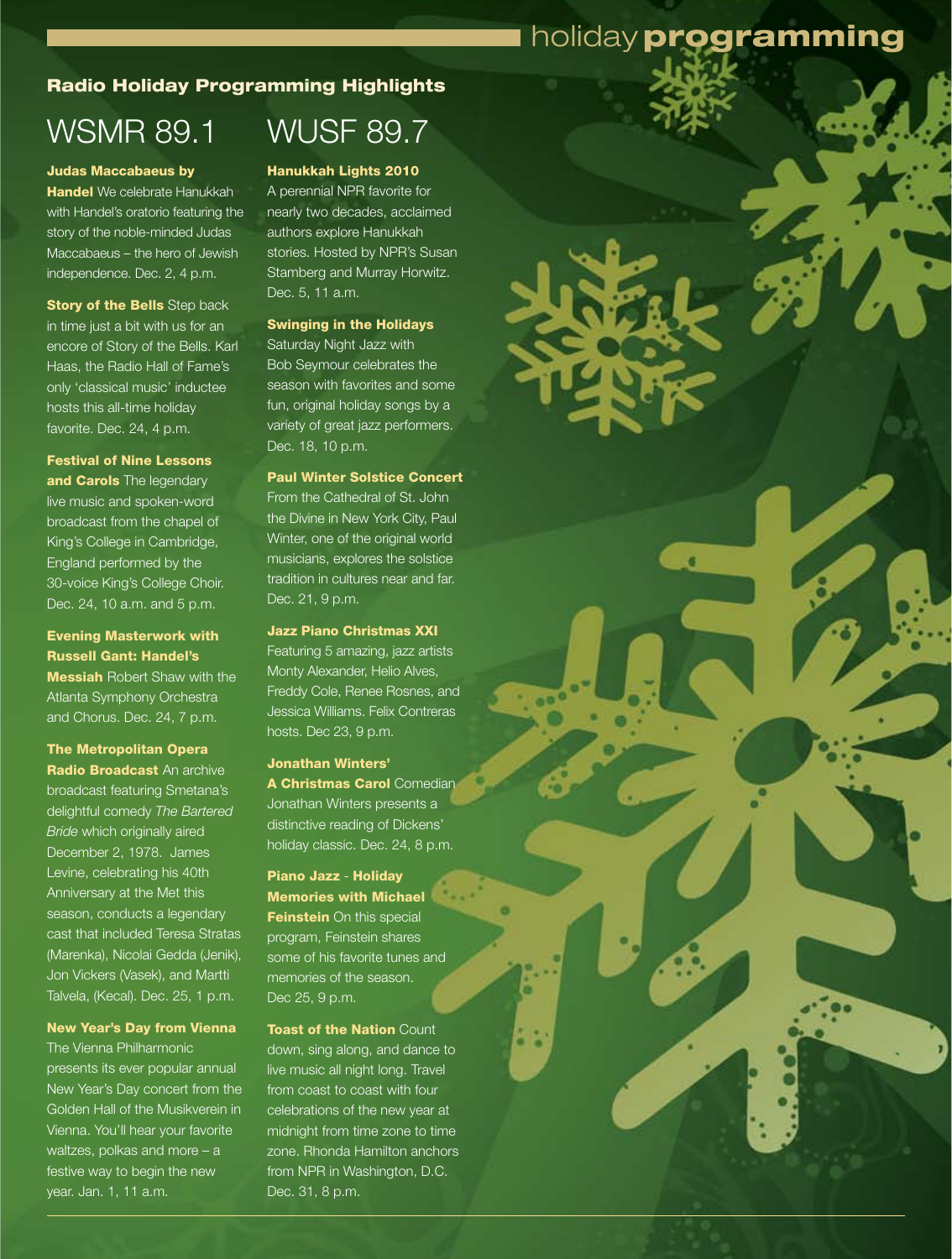# radio television I

#### wusf 89.7 news, information, jazz

| <b>Monday through Friday</b>     |                | <b>Saturday</b>   |
|----------------------------------|----------------|-------------------|
| <b>Morning Edition</b>           | 5a.m.-9a.m.    | Snap Jud          |
| <b>BBC Newshour</b>              | 9a.m.-10a.m.   | Sound Op          |
| The Diane Rehm Show              | 10a.m.-12p.m.  | Conversa          |
| <b>Fresh Air</b>                 | 12p.m.-1p.m.   | Fresh Air '       |
| <b>The Story</b>                 | 1p.m.-2p.m     | <b>All Things</b> |
| <b>Talk of the Nation</b>        | 2p.m.-3p.m.    | <b>Prairie Ho</b> |
| <b>The World</b>                 | 3p.m.-4p.m.    | Riverwalk         |
| <b>All Things Considered</b>     | 4p.m.-6p.m.    | Piano Jaz         |
| Marketplace                      | 6p.m.-6:30p.m. | Jazz with         |
| <b>BBC News</b>                  | 6:30p.m.-7p.m. | All Night .       |
| <b>Florida Matters (Tuesday)</b> | 6:30p.m.-7p.m. | <b>Sunday</b>     |
| <b>Fresh Air</b>                 | 7.pm.-8p.m.    | All Night .       |
| CBC's Q                          | 8p.m.-9p.m.    | Krista Tip        |
| <b>All Night Jazz</b>            | 9p.m.-5a.m.    | <b>Latino US</b>  |
| <b>Friday only</b>               |                | Florida Ma        |
| Jazz At Lincoln Center           | 9p.m.-10p.m.   | Weekend           |
| <b>Jazz Set</b>                  | 10p.m.-11p.m.  | <b>Wait Wait</b>  |
| <b>Saturday</b>                  |                | Whad'ya I         |
| <b>All Night Jazz</b>            | 5a.m.-6a.m.    | <b>Prairie Ho</b> |
| Parent's Journal                 | 6a.m.-7a.m.    | <b>The Splen</b>  |
| People's Pharmacy                | 7a.m.-8a.m.    | Studio 36         |
| <b>Weekend Edition</b>           |                | On the Me         |
|                                  | 8a.m.-10a.m.   | <b>All Things</b> |
| <b>Car Talk</b>                  | 10a.m.-11a.m.  | Best of O         |
| Wait Wait Don't Tell Me          | 11a.m.-12p.m.  | <b>The Tavis</b>  |
| <b>This American Life</b>        | 12p.m.-1p.m.   | All Night .       |

| <b>Saturday continued</b>       |                  |
|---------------------------------|------------------|
| <b>Snap Judgment</b>            | 1p.m.-2p.m.      |
| <b>Sound Opinions</b>           | 2p.m.-3p.m.      |
| <b>Conversations World Cafe</b> | 3p.m.-4p.m.      |
| <b>Fresh Air Weekend</b>        | 4p.m.-5p.m.      |
| <b>All Things Considered</b>    | 5p.m.-6p.m.      |
| <b>Prairie Home Companion</b>   | 6p.m.-8p.m.      |
| <b>Riverwalk Jazz</b>           | 8p.m.-9p.m.      |
| Piano Jazz                      | 9p.m.-10p.m.     |
| Jazz with Bob Seymour           | 10p.m.-12a.m.    |
| <b>All Night Jazz</b>           | 12a.m.-6.am.     |
| <b>Sunday</b>                   |                  |
| <b>All Night Jazz</b>           | 5a.m.-6a.m.      |
| Krista Tippet on Being          | 6a.m.-7a.m.      |
| <b>Latino USA</b>               | 7a.m.-7:30a.m.   |
| <b>Florida Matters</b>          | $7:30a.m.-8a.m.$ |
| <b>Weekend Edition</b>          | 8a.m.-10a.m.     |
| Wait Wait Don't Tell Me         | $10a.m.-11a.m.$  |
| <b>Whad'ya Know</b>             | 11a.m.-12p.m.    |
| <b>Prairie Home Companion</b>   | 12p.m.-2p.m.     |
| <b>The Splendid Table</b>       | 2p.m.-3p.m.      |
| Studio 360                      | 3p.m.-4p.m.      |
| On the Media                    | 4p.m.-5p.m.      |
| <b>All Things Considered</b>    | 5p.m.-6p.m.      |
| <b>Best of Our Knowledge</b>    | 6p.m.-8p.m.      |
| <b>The Tavis Smiley Show</b>    | 8p.m.-10p.m.     |
| <b>All Night Jazz</b>           | 10p.m.-5a.m.     |

The WUSF Radio Reading Service is accessible to those who qualify, 24 hours a day via a special radio receiver, provided at no charge. Find more information at www.wusf.org.

#### classical wsmr 89.1

| <b>Monday through Friday</b>       |                |
|------------------------------------|----------------|
| Classical Music with Russell Gant  | $6 - 11$ a.m.  |
| Classical Music with Bethany Cagle | 11 a.m.-3 p.m. |
| Midday Mozart                      | $12-1$ p.m.    |
| Classical Music with Coleen Cook   | $3-5$ p.m.     |
| Your First Choice                  | 4-5 p.m.       |
| Performance Today                  | 5-7 p.m.       |
| <b>Classical Music</b>             | 7 p.m.-6 a.m   |
| Florida Matters (Friday only)      | 7-7:30 p.m.    |
| <b>Saturday</b>                    |                |
| <b>Classical Music</b>             | $6 - 8$ a.m.   |
| Classical Music with Bethany Cagle | 8-12 p.m.      |
| Classical Music with Coleen Cook   | $12-5$ p.m.    |
| <b>Classical Music</b>             | 5 p.m.-6 a.m.  |
| <b>Sunday</b>                      |                |
| <b>Classical Music</b>             | $6-8$ a.m.     |
| Classical Music with Russell Gant  | $8-10a.m.$     |
| <b>Sunday Baroque</b>              | 10 a.m.-2 p.m. |
| <b>Classical Music</b>             | 2-5 p.m.       |
| From the Top                       | 5-6 p.m.       |
| Symphony Cast                      | 6-8 p.m.       |
| <b>Classical Music</b>             | 8 p.m.-6 a.m.  |
|                                    |                |

#### **DECEMBER TV HIGHLIGHTS**



**Great Performances "Andrea Bocelli and David Foster: My Christmas"** Two music superstars join forces to create a stellar holiday concert. Bocelli's vocals soar in Foster's lush arrangements of "White Christmas," "Oh Holy Night," and other classics. Guests include Natalie Cole, Mary J. Blige, the Muppets, and the Mormon Tabernacle Choir. Airs Wednesday, December 1, at 8 p.m.



**The New Play Piano in a Flash** Scott "The Piano Guy" Houston shares his "Three Steps to Piano Success" to any viewer who wants to have fun playing the piano. The celebrated music educator makes it easier than ever for beginners to get off the sidelines and into the game of music-making. Take notes! Airs Saturday, December 4, at 4 p.m.



**Flight of Faith: The Jesus Story** This documentary captures the spectacular geography of the Holy Land from an aerial perspective, focusing on the path of Jesus' life and ministry. Beginning at Nazareth and then crossing the Judean Desert to Jesus' birthplace, the story offers a fresh perspective on the "greatest story ever told." Airs Wednesday, December 22, 10 p.m.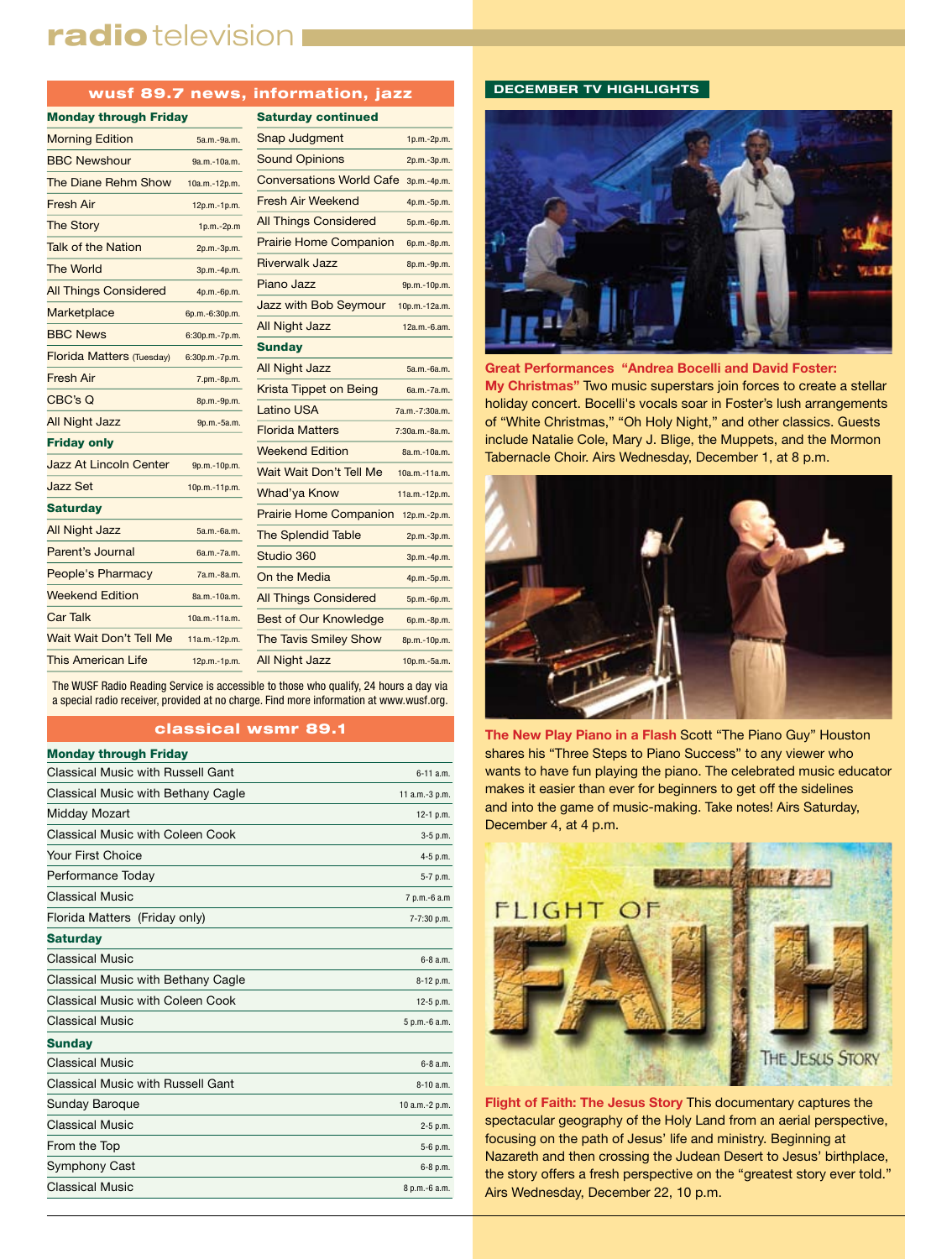# I december tv primetime

#### Wednesday 1st

**8:00pm** Great Performances "Andrea Bocelli and David Foster: My Christmas"

# **10:00pm** Echoes of Creation

Thursday 2nd **8:00pm** John Sebastian Presents:

Folk Rewind **10:00pm** Roy Orbison: In Dreams

### Friday 3rd

**8:00pm** Victor Borge: 100 Years of Music & Laughter



**9:30pm** Celtic Woman: A Christmas **Celebration** 

#### Saturday 4th

**8:00pm** Magic Moments – The Best of 50s Pop **10:00pm** John Denver:

A Song's Best Friend

### Sunday 5th

**8:00pm** Ed Sullivan's Rock and Roll Classics – The 60s **10:00pm** Magic Moments – The Best of 50s Pop

#### Monday 6th

**8:00pm** Rick Steves' Iran **9:30pm** John Denver: A Song's Best Friend

#### Tuesday 7th

**8:00pm** Magic Moments – The Best of 50s Pop **10:00pm** Lower Your Taxes! Now & Forever with Ed Slott

#### Wednesday 8th

**8:00pm** Big Band Years **10:00pm** Carole King and James Taylor Live at the Troubadour

### Thursday 9th

**8:00pm** Viewer Favorites **12:00am** Viewer Favorites

#### Friday 10th

**8:00pm** Viewer Favorites **12:00am** Viewer Favorites

#### Saturday 11th

**8:00pm** Viewer Favorites **12:00am** Viewer Favorites

### Sunday 12th **8:00pm** Viewer Favorites **12:00am** Viewer Favorites

#### Monday 13th



**8:00pm** Rick Steves' Europe "Norway's West: Fjords, Mountains and Bergen" **8:30pm** Rudy Maxa's World "London"

\*Programs scheduled are subject to change after printing of this publication.

#### Monday 13th continued

**9:00pm** Art Wolfe's Travels to the Edge "Mongolia: Mountain to Steppe" **9:30pm** Travelscope "Guatemala – Seeking the Past in Tikal and Yaxha" **10:00pm** National Christmas Tree Lighting 2010

#### Tuesday 14th

**8:00pm** Lark Rise to Candleford **9:00pm** Doc Martin "The Admirer" **10:00pm** MI-5 "Wicked Game" Wednesday 15th

#### **8:00pm** Martin Yan's Hidden China "Exploring the Naxi Culture" **8:30pm** Burt Wolf: Travels & Traditions "Cruising the Danube" **9:00pm** This Old House "Auburndale Project" Part 8 of 16 **9:30pm** Hometime "Stone Cottage – Laundry Room" **10:00pm** Faith Hill, Joy to the World: A Soundstage Special

#### Thursday 16th

**8:00pm** Nature "Prince of the Alps" **9:00pm** Wild! "Wildlife Filmmakers: The Most Dangerous Game" **9:50pm** Wild!

"Sea Turtles: The Ancient Mariners" Friday17th

### **8:00pm** History Detectives

**9:00pm** Antiques Roadshow "Simply the Best" **10:00pm** Globe Trekker "Paris City Guide 2"

Saturday 18th

**8:00pm** The Legendary Bing Crosby



**9:00pm** Saturday Night Movie "Free Willy" (1993)

# Sunday 19th

**8:00pm** NOVA "Quest for Solomon's Mines" **9:00pm** Three Faiths, One God: Judaism, Christianity and Islam

# Monday 20th

**8:00pm** Rick Steves' Europe "Stockholm" **8:30pm** Rudy Maxa's World

"Uzbekistan"

**9:00pm** Art Wolfe's Travels to the Edge "Iceland: Earth, Air, Fire and Water" **9:30pm** Travelscope "Williamsburg, Virginia – America's Historic Triangle" **10:00pm** L.A. Holiday Celebration 2010 Tuesday 21st

### **8:00pm** Lark Rise to Candleford **9:00pm** Doc Martin

"The Holly Bears a Prickle" **10:00pm** MI-5 "The Witness" Wednesday 22nd

**8:00pm** Martin Yan's Hidden China "Life in Shangri-la"

#### Wednesday 22nd continued

 **8:30pm** Burt Wolf: Travels & Traditions "Christmas in Vienna, Austria" **9:00pm** This Old House "Auburndale Project" Part 9 of 16 **9:30pm** Hometime "Stone Cottage – Office" **10:00pm** Flight of Faith: The Jesus Story Thursday 23rd



### **8:00pm** Nature

"Christmas in Yellowstone" **9:00pm** Great Lodges of the National Parks, Part 1 of 2 **10:00pm** Great Lodges of the National Parks, Part 2 of 2

#### Friday 24th

**8:00pm** Great Performances "Dance in America: San Francisco Ballet's Nutcracker" **10:00pm** Tonic Sol-Fa: Greatest Time of Year

### Saturday 25th

**8:00pm** American Masters "Tony Bennett: The Music Never Ends" **9:30pm** American Masters "Carol Burnett: A Woman of Character"

#### Sunday 26th

**8:00pm** NOVA "Absolute Zero: The Conquest of Cold" **9:00pm** NOVA "Absolute Zero: The Race for Absolute Zero" **10:00pm** Emperors of the Ice

#### Monday 27th

**8:00pm** Rick Steves' Europe "Helsinki and Tallinn: Baltic Sisters" **8:30pm** Rudy Maxa's World "South Africa: Cape Town" **9:00pm** Travelscope "Madhya Pradesh, India - The Heart of India" **9:30pm** Travelscope "Madhya Pradesh, India - India's Rural Heart" **10:00pm** Southwestern Gems: Our Desert National Parks

### Tuesday 28th

**8:00pm** Lark Rise to Candleford 9:00pm Doc Martin "Nowt So Queer



#### **10:00pm** MI-5 "Darkest Hour"

Wednesday 29th

**8:00pm** Martin Yan's Hidden China "Cultural Mosaic of Southwestern China" **8:30pm** Burt Wolf: Travels & Traditions "Milan, Italy"

#### Wednesday 29th continued

**9:00pm** This Old House "Auburndale Project" Part 10 of 16 **9:30pm** Hometime "Stone Cottage – Countertops" **10:00pm** Wild American Forest

#### Thursday 30th

**8:00pm** Nature "Born Wild: The First Days of Life" **9:00pm** Wild! "Return of the Prime Predators" **9:50pm** Wild! "The Nature of Aggression"

# Friday 31st

**8:00pm** Bill Cosby: The Mark Twain Prize **9:30pm** Tina Fey: The Mark Twain Prize



**11:00pm** George Carlin: The Mark Twain Prize

### **Where to Watch**

#### **Over the Air**

- 16.1 WUSF TV
- 16.2 WUSF Kids
- 16.3 WUSF Create
- 16.4 Florida Knowledge
- **Network**

# **WUSF on Comcast**

- 204 WUSF TV
- 205 WUSF Kids
- 206 WUSF Create
- 
- 207 Florida Knowledge **Network**

#### **WUSF on Verizon FiOS**

- 016 WUSF TV
- 470 WUSF TV
- 473 WUSF Kids

616 WUSF TV 617 WUSF Kids 618 WUSF Create 619 Florida Knowledge **Network** 

- 
- 472 WUSF Create

471 Florida Knowledge **Network** 

**WUSF on Bright House**